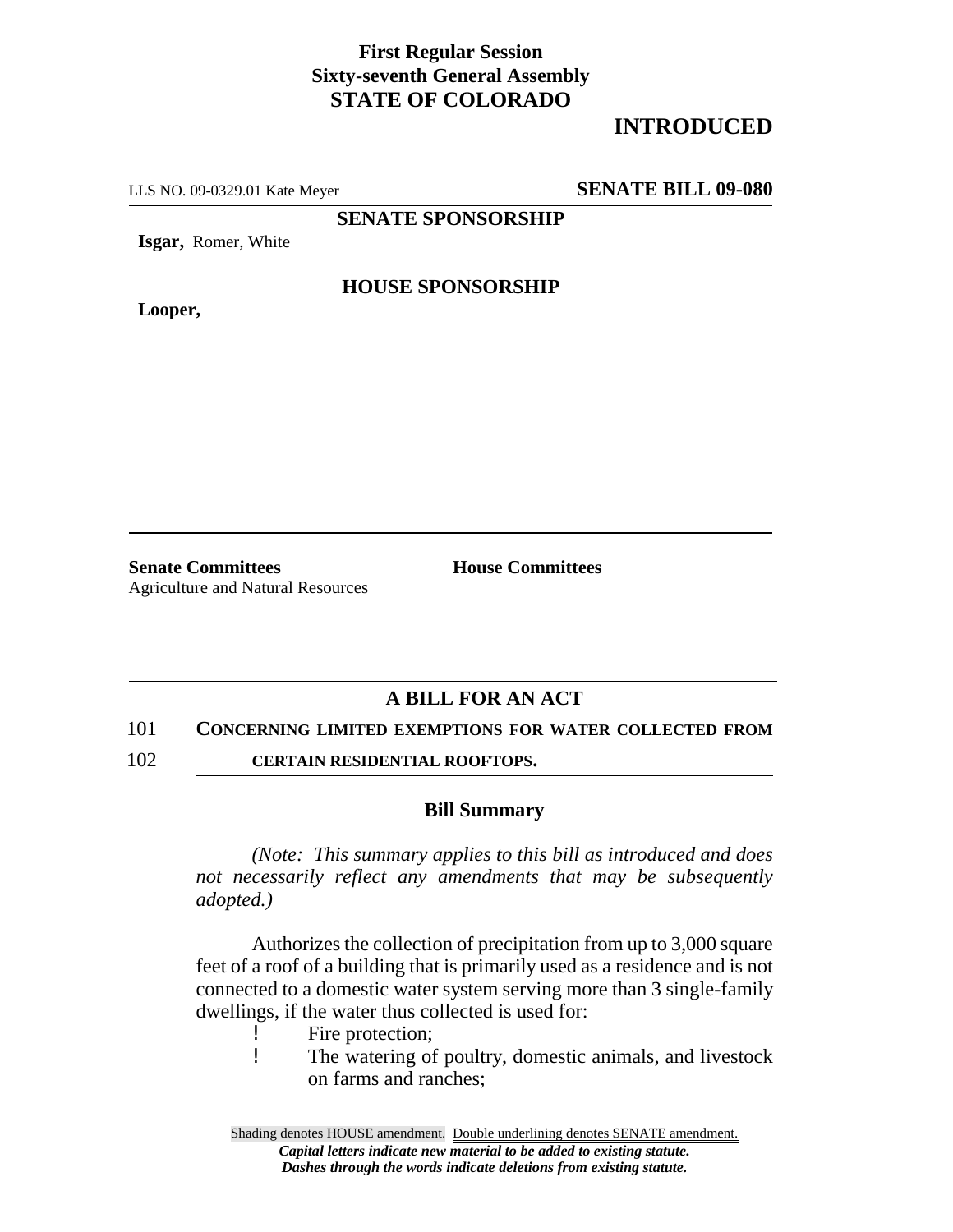! The irrigation of not over one acre of gardens and lawns; or

! Ordinary household purposes.

Requires a person who wishes to collect precipitation from a rooftop to file an application in the form and manner specified by the state engineer and pay a fee in an amount to be determined by the state engineer.

For a person using an exempt well, limits rooftop precipitation collection to the same dwellings served by the well and subject to any limitations on use contained in the well permit.

*Be it enacted by the General Assembly of the State of Colorado:*

 **SECTION 1.** 37-92-602 (1) (e) and (1) (f), Colorado Revised Statutes, are amended, and the said 37-92-602 (1) is further amended BY

THE ADDITION OF A NEW PARAGRAPH, to read:

 **37-92-602. Exemptions - presumptions - legislative declaration.** (1) The provisions of this article, except for sections 37-92-201 and 37-92-202, shall not be applicable to:

 (e) Wells not exceeding fifty gallons per minute which THAT are in production as of May 22, 1971, and were and are used for ordinary household purposes for not more than three single-family dwellings, fire protection, the watering of poultry, domestic animals, and livestock on farms and ranches, and for the irrigation of not over one acre of gardens 13 and lawns;  $\frac{and}{end}$ 

 (f) Wells to be used exclusively for monitoring and observation purposes if said wells are capped and locked and used only to monitor water levels or for water quality sampling; AND

 (g) (I) ANY SYSTEM OR METHOD OF COLLECTING PRECIPITATION FROM UP TO THREE THOUSAND SQUARE FEET OF A ROOF OF A BUILDING THAT IS USED PRIMARILY AS A RESIDENCE AND IS NOT CONNECTED TO A DOMESTIC WATER SYSTEM THAT SERVES MORE THAN THREE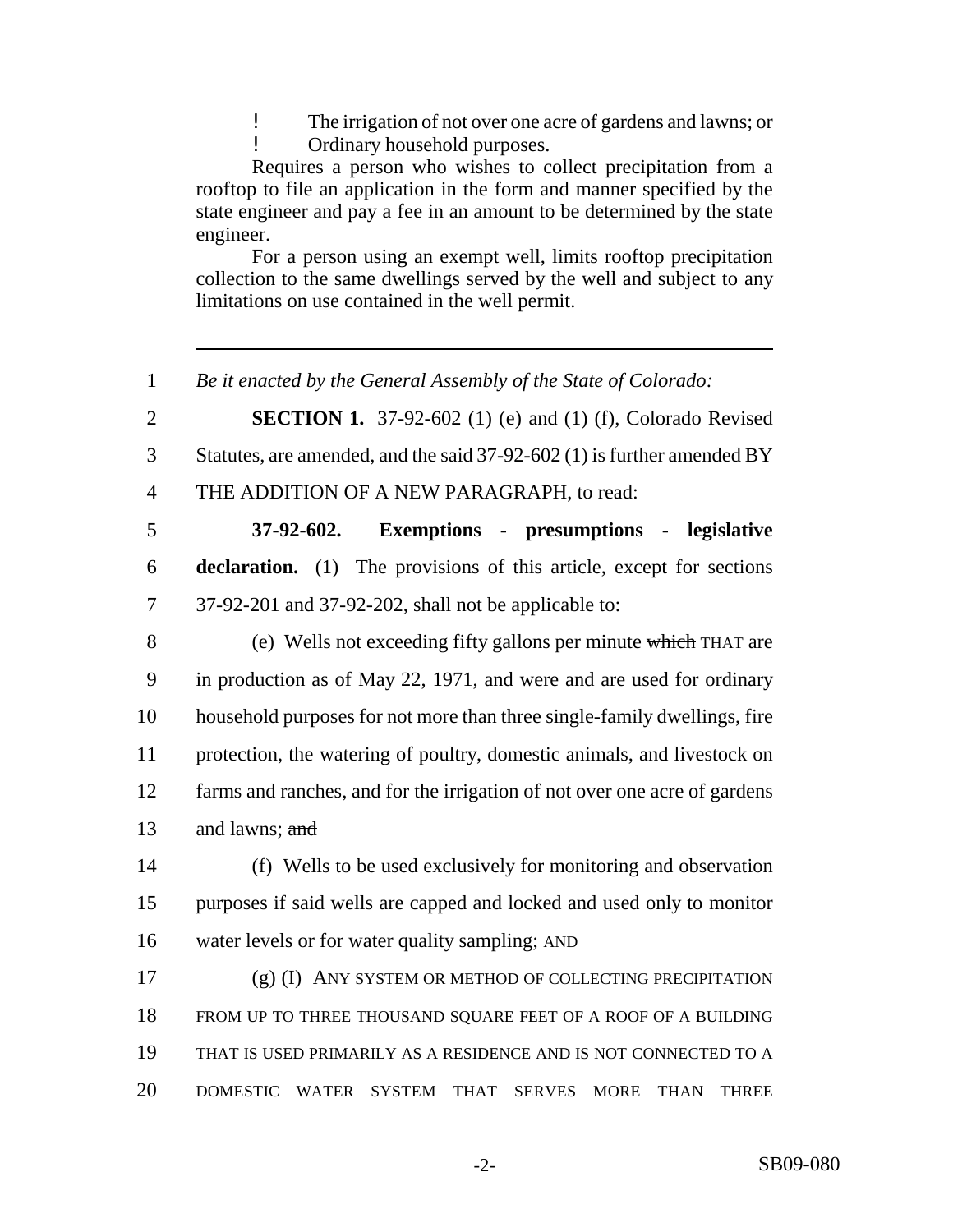- SINGLE-FAMILY DWELLINGS, BUT ONLY IF THE WATER THUS COLLECTED IS
- USED FOR ONE OR MORE OF THE FOLLOWING:
- (A) ORDINARY HOUSEHOLD PURPOSES;
- (B) FIRE PROTECTION;
- (C) THE WATERING OF POULTRY, DOMESTIC ANIMALS, AND LIVESTOCK ON FARMS AND RANCHES; OR
- (D) THE IRRIGATION OF NOT MORE THAN ONE ACRE OF GARDENS AND LAWNS.
- (II) AS USED IN SUBPARAGRAPH (I) OF THIS PARAGRAPH (g), "A BUILDING THAT IS USED PRIMARILY AS A RESIDENCE" MAY INCLUDE, BUT 11 IS NOT LIMITED TO, ANY STRUCTURE USED FOR HABITATION, REGARDLESS OF WHETHER THE STRUCTURE IS OPERATED COMMERCIALLY OR INHABITED INTERMITTENTLY.
- (III) ON AND AFTER JULY 1, 2009, ANY PERSON WISHING TO USE A SYSTEM OR METHOD OF ROOFTOP PRECIPITATION CAPTURE THAT QUALIFIES AS EXEMPT UNDER SUBPARAGRAPH (I) OF THIS PARAGRAPH (g) SHALL SUBMIT AN APPLICATION IN THE FORM AND MANNER DESIGNATED BY THE STATE ENGINEER AND PAY A FEE IN AN AMOUNT TO BE DETERMINED BY THE STATE ENGINEER.
- **(IV)** A PERSON USING A WELL PURSUANT TO PARAGRAPHS (b) OR (e) OF THIS SUBSECTION (1) SHALL BE ALLOWED TO COLLECT ROOFTOP 22 PRECIPITATION PURSUANT TO THIS PARAGRAPH (g) ONLY FOR USE BY THE SAME DWELLINGS SERVED BY THE WELL AND SUBJECT TO THE SAME LIMITATIONS ON USE CONTAINED IN THE WELL PERMIT.
- **SECTION 2. Effective date.** This act shall take effect July 1, 2009.
- **SECTION 3. Safety clause.** The general assembly hereby finds,